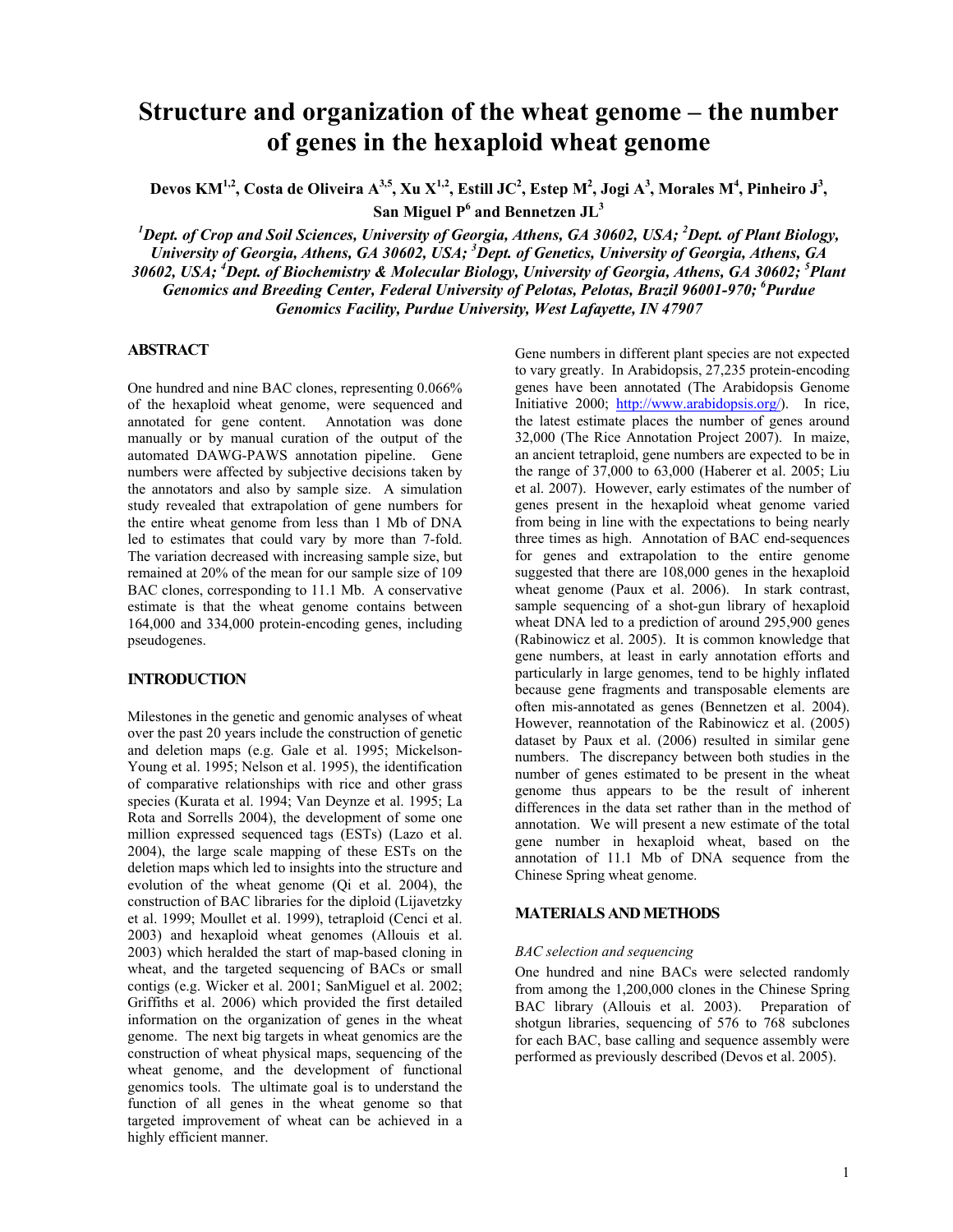#### *BAC annotation for genes*

Two different methods were used for annotation. Seventy BAC clones were annotated manually and 67 clones, 29 of which had been manually annotated, were run through the DAWG-PAWS (*D*istributed *A*nnotation *W*orking *G*roup – *P*ipeline to *A*nnotate *W*heat *Sequences*) wheat annotation pipeline (http://dawgpaws.sourceforge.net), followed by manual curation.

The first step in the manual annotation was to use the gene prediction program FGENESH with the monocot training set (www.softberry.com) to identify putative genes. Gene structures were then subjected to BLASTN searches against the Triticeae Repeat database (TREP) (http://wheat.pw.usda.gov/ITMI/Repeats/) and the TIGR Gramineae repeat database (http://www.tigr.org//tdb/e2k1/plant.repeats/). Predicted genes that did not match transposable elements were subjected to BLASTX searches against the 'nr Peptide Sequence Section' of GenBank. Only sequences that showed homology at an E-value of  $\leq E^{-10}$  to genes or ESTs derived from species belonging to genera other than *Triticum* and *Aegilops* were considered true genes.

The DAWG-PAWS pipeline conducts *de novo* gene prediction and annotation of transposable elements, and homology-based searches at both the DNA and protein level against a variety of repeat, EST, gene indices and protein databases. The DAWG-PAWS output of the 67 clones was visualized in the Apollo Genome Annotation Curation Tool (Lewis et al. 2002; http://apollo.berkeleybop.org/current/index.html) and used to manually identify genes.

## *Effect of sample size on gene estimations*

To establish the amount of DNA that needs to be annotated to reliably extrapolate gene estimates for the entire wheat genome, the 109 BAC clones annotated were resampled with replacement, and gene numbers from random selections of 5, 10, 15, *etc.* BAC clones were extrapolated to the 16,800 Mb wheat genome. Where the number of genes annotated differed between two annotation methods, gene numbers were averaged over the two methods. To establish 95% confidence intervals of the means, the sampling was repeated 1000 times.

## **RESULTS**

## *Manual gene annotation*

The gene prediction software FGENESH identified 1,378 gene structures in ~7.3 Mb of genomic DNA, corresponding to 70 randomly selected BAC clones. BLAST analyses demonstrated that 71.8% of the predicted genes had homology to transposable elements in the TREP and/or *Gramineae* repeat database. The remaining 28.2% of the sequences did not have significant homology to known repeats. Some 50% of these displayed homology with wheat ESTs. A BLASTX search against GenBank proteins, however, identified only 84 sequences (6.1% of the predicted genes) that had homology at the  $E^{-10}$  value with functional or hypothetical proteins in species other than wheat or its close relatives. These sequences were considered true genes.

#### *Annotation using the DAWG-PAWS pipeline*

Annotation of 67 BAC clones, totalling ~6.6 Mb of DNA, led to the identification of 103 genes. Criteria for what constitutes a gene comprised identification by a gene prediction program, lack of homology to known repeats, and homology to Arabidopsis, rice or other grass proteins. Twenty-eight of the DAWG-PAWS annotated BAC clones had also been annotated manually. A total of 24 and 33 genes were annotated manually and using the DAWG-PAWS pipeline, respectively, on these 28 BAC clones.

## *"Gene-free" BACs*

Of these 109 BACs, 31 (28%) were annotated as lacking any genes. Not surprisingly, the percentage of these gene-free BACs was higher (31%) among those with inserts smaller than 100 kb than it was (25%) among those with inserts of 100 kb or more.

## *Reliability of gene number estimates*

Simulations of the effect of sample size on total gene number estimates were done for BAC samples representing from 0.003% to 0.066% of the hexaploid wheat genome. The average gene number estimated for each sample size, the 95% confidence intervals on the means and 5% error on the means are shown in Figure 1.

## **DISCUSSION**

## *Estimating gene numbers in complex plant genomes*

The most significant problem in assessing gene content in plant genomes is the common mis-annotation of transposable element (TE) encoded proteins as true plant genes (Bennetzen et al. 2004). Because most or all TEs are expressed in at least some tissue under some treatments, presence of homology in an EST library is not proof that a sequence is a true gene (Bennetzen et al. 2004). Since only a limited amount of wheat repeats have been annotated, a sequence that shows good homology to a wheat EST and no homology to a known repeat may still represent a TE. In addition, many TEs exist in low copy numbers in any given genome, so a lack of a high copy number is also not sufficient proof that a particular open reading frame is a real gene. However, TEs tend to evolve more rapidly than the standard genes in all studied genomes, so good conservation of a DNA sequence across distantly related taxa is a useful criterion to distinguish between candidate genes with true selected function and TEencoded genes. This approach is not without its own limitations, though, because it would miss those rare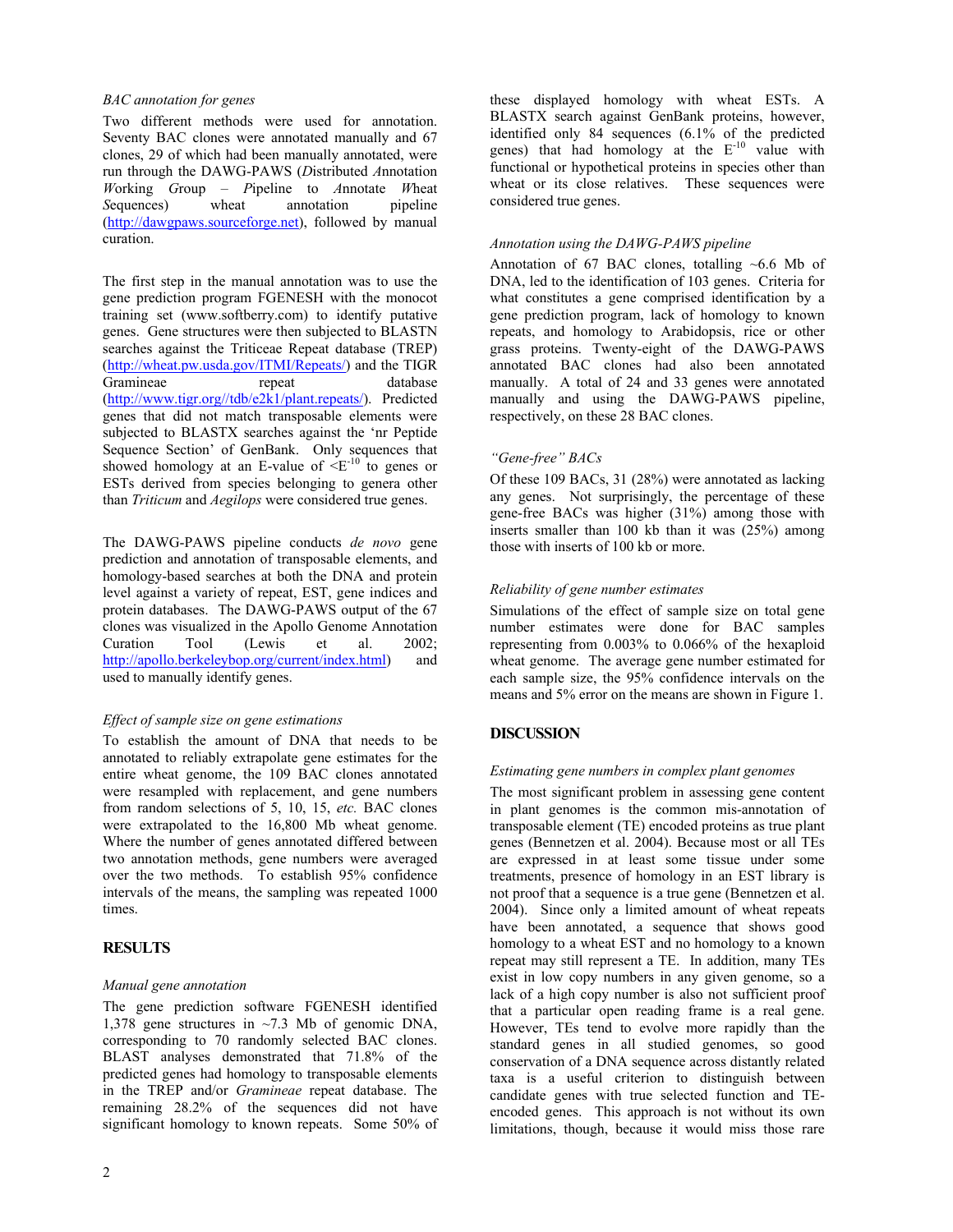genes that are truly novel to a particular lineage and would also still annotate highly conserved (e.g., possibly recent horizontally transferred) TEs as genes.

Annotation of genes within individual sequence reads is particularly fraught with potential errors. In reconstructions with ABI-3730 reads inside known Arabidopsis genes, only about two thirds were convincingly identified (Liu and Bennetzen, 2008). Even more problematic is the greater likelihood of misidentifying TE-encoded genes as true plant genes because the homology criteria are dropped to the lower level needed to find real genes in a single strand sequence that is generally less than 1.5 kb in length. Depending on the thresholds set by the investigators, and there are no agreed-upon criteria in this field, gene number prediction from single shotgun sequence reads of unassembled data is expected to be widely variable and wildly inaccurate. Hence, gene number predictions should be most accurate from assembled sequence like those from BACs or BAC contigs.

#### *Gene distribution*

From earlier research in which markers were localized to cytogenetically-characterized deletion stocks, it was predicted that about 71% of the hexaploid wheat genome is largely or completely lacking in genes (Erayman et al. 2004). Assuming that the inserts in the Chinese Spring BAC library contain a fairly random representation of this hexaploid wheat genome, our annotation techniques indicate that only about 28% of BACs are "gene-free". Taking into account that there will be errors associated with the size of the deletions, and that annotation criteria might differ in the two studies, the fact that only 28% of BAC clones annotated within our study contain no genes and a further 28% of BAC clones contain only a single gene, indicates that gene densities in the wheat genome are much lower than previously predicted.

#### *Predicted numbers of protein-coding genes in the hexaploid wheat genome*

Manual annotation of  $\sim$ 7.3 Mb of wheat DNA suggests that the entire bread wheat genome contains  $\sim$ 193,000 genes. Automated annotation of  $~6.6$  Mb of DNA sequence, followed by manual curation of the DAWG-PAWS pipeline output, led to an estimate of  $\sim$ 262,000 genes. To assess whether the discrepancy in gene number is related to the annotation method, 28 BAC clones were annotated using both methods. Although the same criteria for identifying true genes were used by both the manual annotator and the curator of the DAWG-PAWS output, the same number of genes was identified on only 54% of the BAC clones. Manual curation of the annotation pipeline output led to higher and lower gene numbers in 32% and 14% of the BAC clones, respectively, compared to entirely manual annotation. Some of these differences may be due to the fact that the manual annotation was done before a comprehensive assembly of the DNA sequence had been carried out, while automated annotation was done on

largely Phase II sequence. Also, manual and automated blast searches were in some cases done against different database releases and the automated annotation was, of course, more comprehensive than the manual annotation. Possibly more common than differences in the results of the sequence analyses, however, are differences in the way these results are interpreted by the annotator with respect to what constitutes a true gene.



Fig. 1. Simulation of the effect of sample size on gene number estimates. Diamonds show average gene numbers, based on 1000 random samplings. The vertical bars that extend above and below the diamonds indicate 95% confidence intervals. Small horizontal lines above and below the means indicate 5% variation from the mean.

Extrapolations from the number of genes identified in the 28 BAC clones that were both manually and pipeline annotated indicated that the wheat genome comprised 144,000 and 198,000 genes, respectively. These estimates were considerably lower than the 193,000 and 262,000 genes obtained after annotation of 70 and 67 BAC clones, respectively, using these same methods. This raised the question of whether there is minimum amount of sequence that needs to be analyzed to obtain reliable total gene number estimates. A simulation of the effect of sample size showed that estimated gene numbers could vary more than 7-fold, depending on the sample, if only 0.5 Mb of sequence data, corresponding to 0.003% of the wheat genome, were annotated (Fig.1). The sampling effect decreased, at first quickly and then gradually, with increasing sample size. However, even with our sample size of 109 BAC clones, estimates (95% confidence intervals) ranged from 195,000 to 288,000 genes and differed from the mean by as much as 20% (Fig.1). This suggested that 11.1 Mb of DNA sequence is too small of a data set to obtain a reliable gene estimate for the entire wheat genome.

Previous estimates for the gene number in wheat varied from 108,000 (Paux et al. 2006) to 296,000 (Rabinowicz et al. 2005). Considering the large effect of sample size, it is important to infer the error rate associated with these estimates and to establish whether these estimates are significantly different from our projected gene numbers. The whole-genome shotgun sequence data set from Rabinowicz and colleagues consisted of only 0.81 Mb, corresponding to 0.005 % of the wheat genome. This is the range in which gene estimates vary greatly depending on the sample analyzed (Fig.1). In our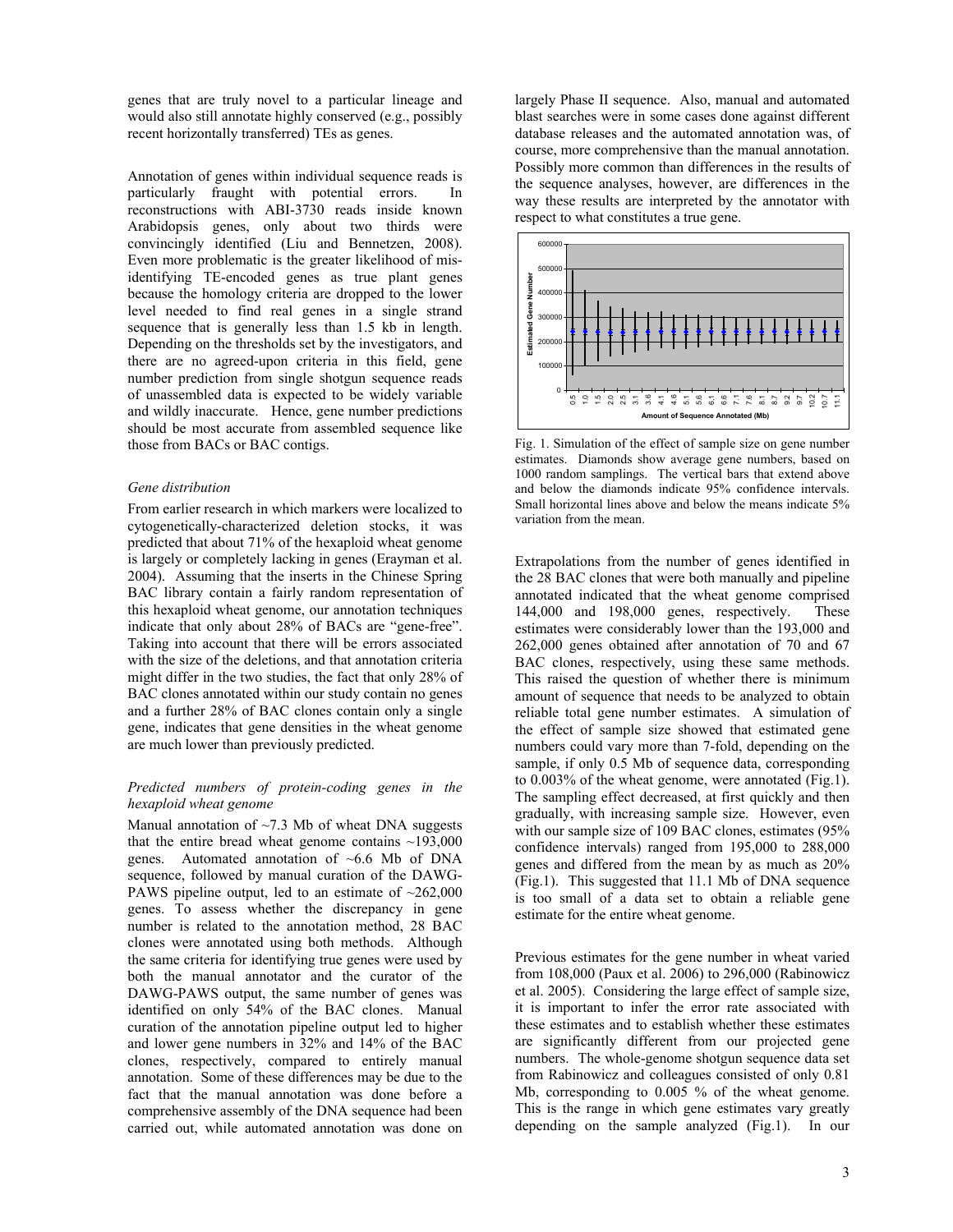analysis, gene numbers ranged from less than 100,000 to more than 400,000 when extrapolations were done from less than 1 Mb of sequence. The gene estimate obtained by Rabinowicz et al. (2005) may therefore not be significantly different from that obtained by Paux et al. (2006). The sample analyzed by Paux and colleagues consisted of 11 Mb of BAC-end sequence. While 11 Mb is also insufficient to give a precise tally of the number of genes present in the entire wheat genome, the sampling error associated with this sample size is expected to be around 20% of the mean (Fig.1). If we assume that 108,000 is at the low end of the range, gene numbers based on the annotation of 11 Mb of DNA sequence might be as high as 150,000. This figure is significantly lower than the minimum number of 195,000 estimated in our study. In neither the Paux et al. (2006) study nor in our study was a differentiation was made between functional genes and pseudogenes. The use of different annotation criteria might be one possible explanation for the discrepancy in predicted gene numbers in the two studies. As described above, it is also possible that to the difficulty in identifying genes in 700 bp BAC-end sequence reads, compared to the longer contiguous stretches present in BAC sequence assemblies, might be the reason for the low gene number estimate published in Paux et al. (2006).

In conclusion, the jury is still out on the total number of genes that are present in the hexaploid wheat genome. Annotation criteria, interpretation of these criteria by the annotator, sample type, and sample size are all likely to affect gene number estimations. A conservative estimate based on the annotation of 11.1 Mb of sequence from randomly selected BAC clones, and taking into account the fact that gene numbers varied by as much as 32% when the same sequence was annotated by different people, is that the wheat genome contains between 164,000 and 334,000 protein-encoding genes. Because we have not yet applied criteria to determine what portion of these candidate genes might be pseudogenes, it is currently not clear whether wheat actually contains the exceptionally high gene number (55,000 to 111,000) per diploid genome suggested by these studies.

## **REFERENCES**

- Allouis S, Moore G, Bellec A, Sharp R, Faivre-Rampant P, Mortimer K, Pateyron S, Foote TN, Griffiths S, Caboche M, Chalhoub B (2003) Construction and characterisation of a hexaploid wheat (*Triticum aestivum* L.) BAC library from the reference germplasm 'Chinese Spring'. Cereal Res Commun 31:331-338
- Bennetzen JL, Coleman C, Liu R, Ma J, Ramakrishna W (2004) Consistent over-estimation of gene number in complex plant genomes. Curr Opin Plant Biol 7:732-736
- Cenci A, Chantret N, Kong X, Gu Y, Anderson OD, Fahima T, Distelfeld A, Dubcovsky J (2003) Construction and characterization of a half million clone BAC library of durum wheat (*Triticum*

*turgidum* ssp. *durum*). Theor Appl Genet 107:931- 939

- Devos KM, Ma J, Pontaroli AC, Pratt LH, Bennetzen JL (2005) Analysis and mapping of randomly chosen BAC clones from hexaploid bread wheat. Proc Natl Acad Sci USA 102:19243-19248
- Erayman M, Sandhu D, Sidhu D, Dilbirligi M, Baenziger PS and Gill KS (2004) Demarcating the gene-rich regions of the wheat genome. Nucl Acids Res 32:3546-3565
- Gale MD, Atkinson MD, Chinoy CN, Harcourt RL, Jia J, Li QY, Devos KM (1995) Genetic maps of hexaploid wheat. In: Li ZS, Xin ZY (eds) Proc 8th Int Wheat Genet Symp. China Agricultural Scientech Press, Beijing, pp 29-40
- Griffiths S, Sharp R, Foote TN, Bertin I, Wanous M, Reader S, Colas I, Moore G (2006) Molecular characterization of *Ph1* as a major chromosome pairing locus in polyploid wheat. Nature 439:749- 752
- Haberer G, Young S, Bharti AK, Gundlach H, Raymond C, Fuks G, Butler E, Wing RA, Rounsley S, Birren B, Nusbaum C, Mayer KFX, Messing J (2005) Structure and architecture of the maize genome. Plant Physiol 139:1612-1624
- Kurata N, Moore G, Nagamura Y, Foote TN, Yano M, Minobe Y, Gale MD (1994) Conservation of genome structure between rice and wheat. Bio/Technology 12:276-278
- La Rota M, Sorrells ME (2004) Comparative DNA sequence analysis of mapped wheat ESTs reveals the complexity of genome relationships between rice and wheat. Funct Integr Genomics 4:34-46
- Lazo GR, Chao S, Hummel DD, Edwards H, Crossman CC, Lui N, Matthews DE, Carollo VL, Hane DL, You FM, Butler GE, Miller RE, Close TJ, Peng JH, Lapitan NLV, Gustafson JP, Qi LL, Echalier B, Gill BS, Dilbirligi M, Randhawa HS, Gill KS, Greene RA, Sorrells ME, Akhunov ED, Dvorak J, Linkiewicz AM, Dubcovsky J, Hossain KG, Kalavacharla V, Kianian SF, Mahmoud AA, Miftahudin, Ma XT, Conley EJ, Anderson JA, Pathan MS, Nguyen HT, McGuire PE, Qualset CO, Anderson DO (2004) Development of an expressed sequence tag (EST) resource for wheat (*Triticum aestivum* L.): EST generation, unigene analysis, probe selection and bioinformatics for a 16,000 locus bin-delineated map. Genetics 168:585-593
- Lewis SE, Searle SMJ, Harris N, Gibson M, Iyer V, Ricter J, Wiel C, Bayraktaroglu L, Birney E, Crosby MA, Kaminker JS, Matthews B, Prochnik SE, Smith CD, Tupy JL, Rubin GM, Misra S, Mungall CJ, Clamp ME (2002) Apollo: a sequence annotation editor. Genome Biology 3:Research 0082.1-0082.14
- Lijavetzky D, Muzzi G, Wicker T, Keller B, Wing R,<br>Dubcovsky J (1999) Construction and Dubcovsky J (1999) Construction and characterization of a bacterial artificial chromosome (BAC) library for the A genome of wheat. Genome 42:1176-1182